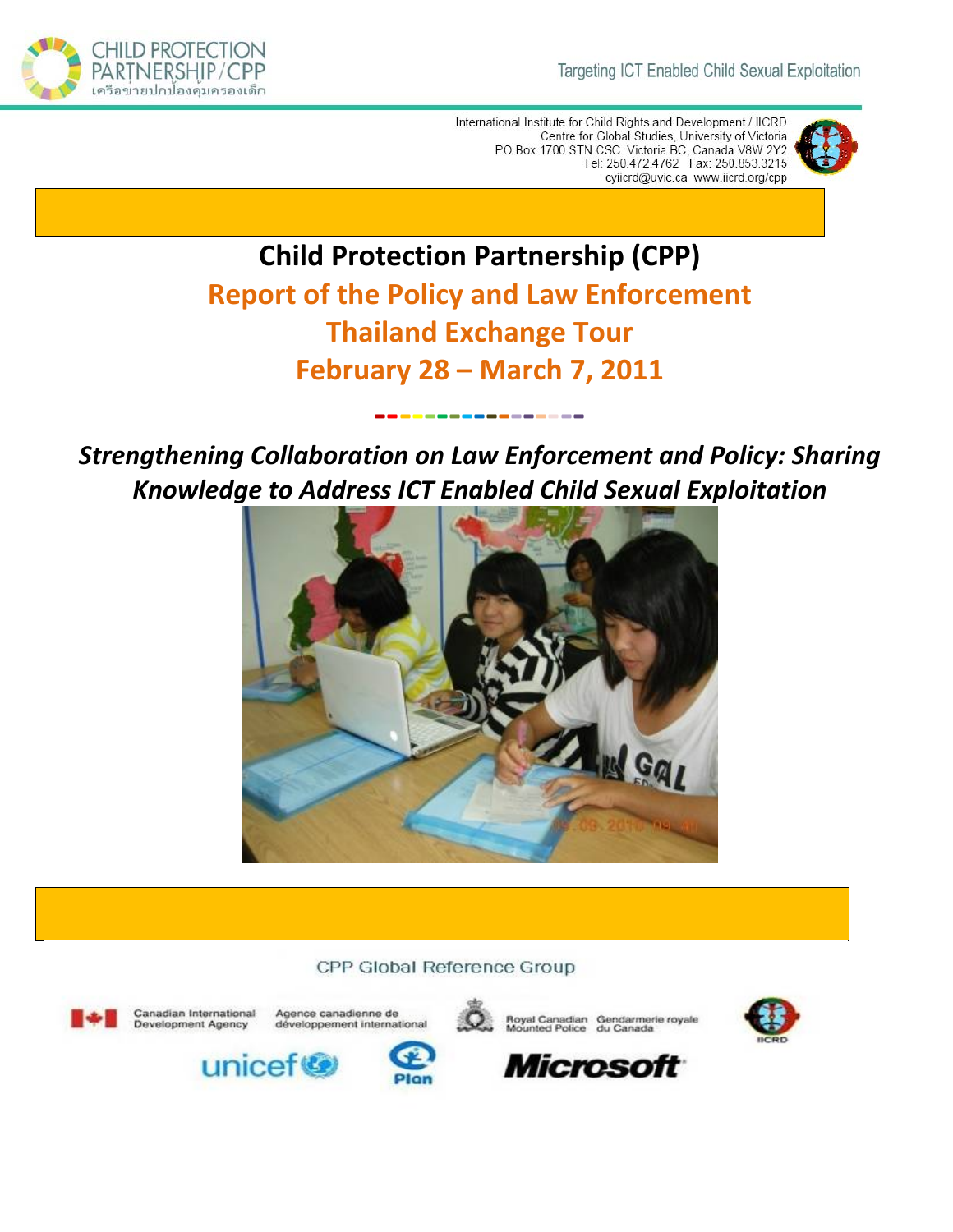## **Child Protection Partnership (CPP)**

## **Report of the CPP Policy and Law Enforcement Thailand Exchange Tour February 28 – March 7, 2011**

# *Strengthening Collaboration on Law Enforcement and Policy: Sharing Knowledge to Address ICT Enabled Child Sexual Exploitation*

•••••••••••••••

## **I. Introduction**

The Child Protection Partnership (CPP), led by the International Institute for Child Rights and Development (IICRD) as the executing agency, is a unique, inter‐sectoral collaboration comprised of organizations from various sectors, including children and their communities, government agencies, non-governmental organizations, academic institutions and the private sector that have a common vision of protection of children and their rights from child abuse, in particular sexual exploitation enabled by use of information and communication technology (ICT) including mobile phones, digital cameras, computers and the Internet.

CPP is an international initiative with implementing locations in South East Asia (Thailand) and South America (Brazil). The goal of CPP is to reduce, and where possible eliminate, ICT enabled child sexual exploitation by building from good practices and technology across public and private sectors. Specifically, CPP has three entry points to address the issue:

- **Equip law enforcement, government and other supporting bodies/organizations** to better address ICT enabled child sexual exploitation;
- **Connect vulnerable children (male and female) to services and protective mechanisms** to gain improved access to responsive legal and other protection systems preventing and addressing ICT enabled child sexual exploitation; and,
- **Adopt a coordinated, integrated systems approach** amongst stakeholders to work in partnership to prevent and address ICT enabled child sexual exploitation and to use ICT innovation towards this end.

CPP Thailand has more than 20 partners working together to achieve its goal. The current program cycle for CPP began in 2008 and ends June 30, 2011 with reporting and documentation work continuing to the end of September 2011. A new CPP proposal was submitted to the Canadian International Development Agency in March 2011 to continue the work in Thailand and other Southeast Asian nations, and Brazil and other Latin American nations.

Three main clusters of activities are underway in Thailand: 1) Community engagement in ICT Child Protection and Surveillance; (2) Prevention through ICT Child Protection Education; and 3) Children and ICT Policy Strengthening at the national level.

**The CPP Thailand Exchange Tour** was an outcome of the CPP Canada‐Thailand‐Brazil Study Tour (Ottawa, Edmonton, Victoria) that took place in late October and early November, 2010 with CPP's Global Reference Group Partner, the Royal Canadian Mounted Police National Child Exploitation Coordination Centre (RCMP NCECC), of the Canadian Police Centre for Missing and Exploited Children (CPCMEC). Implementing partners from the law enforcement sector and governmental and non‐governmental organizations namely the Royal Thai Police (RTP), National Institute for Child and Family Development (NICFD) of Mahidol University, Thai Ministry of Culture and the Fight against Child Exploitation (FACE) Foundation participated from Thailand in both the Canadian Study Tour and the Thai Exchange Tour along with NCECC.



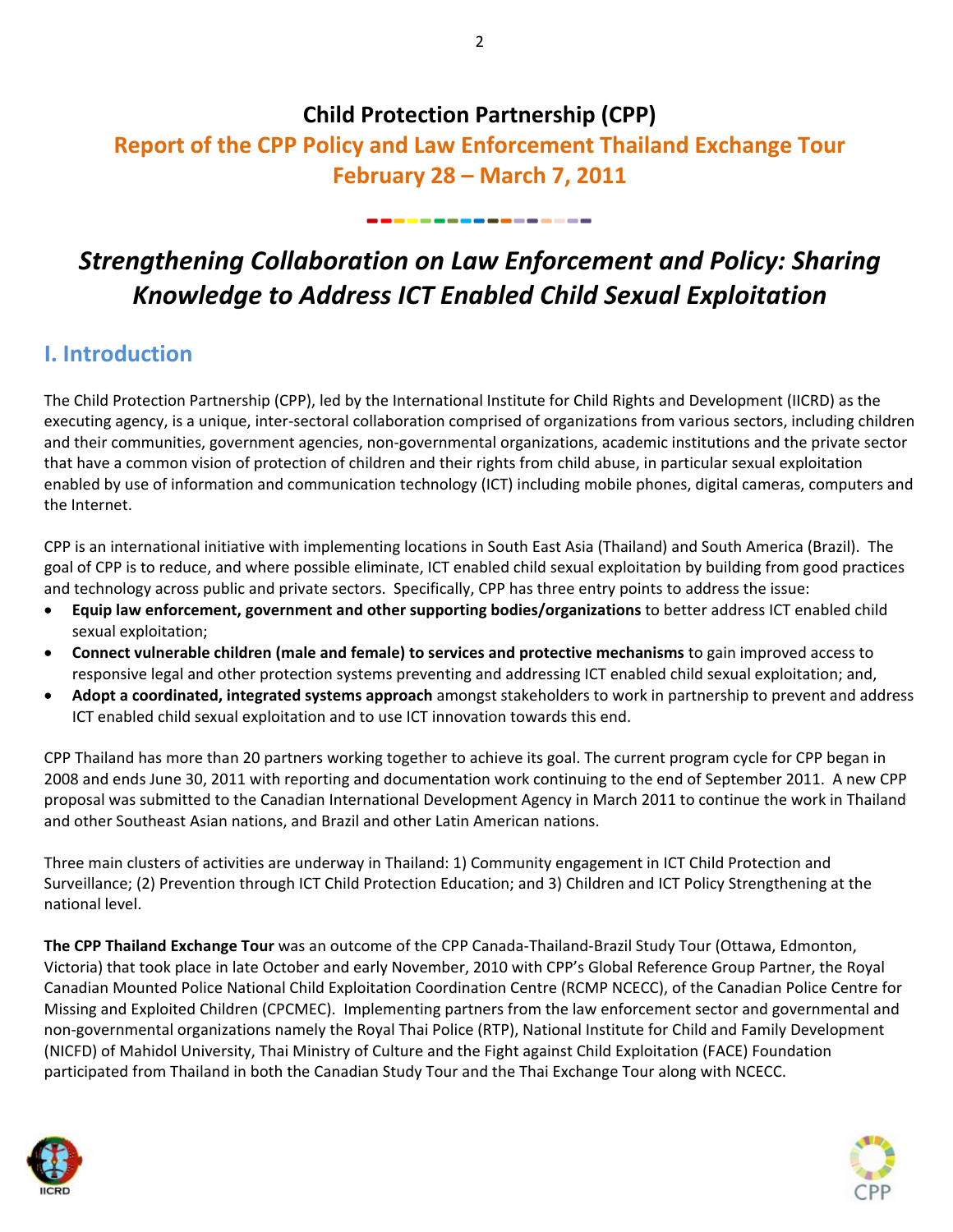## **II. Objectives and Participants of the Thailand Exchange Tour**

**Objectives of the Thailand Exchange Tour** included strengthening Canadian‐Thai law enforcement relations; knowledge sharing and furthering understanding to address ICT enabled child sexual exploitation globally; and furthering CPP's work with senior government officials to strengthen law and policy in Thailand.

**The Canadian delegation of the Tour** included:

Dr. Philip Cook, Executive Director of IICRD

Suzanne Williams, Director of the Child Protection Partnership, and Deputy & Legal Director of IICRD Manager of Canadian Police Centre for Missing and Exploited Children (CPCMEC) Operations Manager of Research Unit, CPCMEC, RCMP Image Analysis Specialist, Victim Identification Unit, CPCMEC, RCMP

**The Thailand Exchange Tour Schedule** involved more than 100 Thai officials:<sup>1</sup>

| Monday, February 28 to<br>Wednesday, March 2, 2011 | Law Enforcement: Canada-Thailand Law Enforcement Exchange Workshop                                                                                                                                                                                                                                                                              |
|----------------------------------------------------|-------------------------------------------------------------------------------------------------------------------------------------------------------------------------------------------------------------------------------------------------------------------------------------------------------------------------------------------------|
| Tuesday, March 1, 2011                             | Policy: Meeting with Deputy Permanent Secretary of Ministry of Culture                                                                                                                                                                                                                                                                          |
| Wednesday, March 2, 2011                           | Policy: Meeting with Deputy Permanent Secretary of Ministry of Social<br>Development and Human Security<br>Policy: Meeting with Special Advisor of Permanent Secretary of Ministry of<br>Education                                                                                                                                              |
| Thursday, March 3, 2011                            | Law Enforcement: Visit Technology Crime Suppression Division (TCSD) of the<br>Royal Thai Police (RTP)<br>Policy: Roundtable meeting at National Institute for Child and Family<br>Development (NICFD) of Mahidol University, Salaya Campus, Nakhorn Pathom*<br>Policy and Law Enforcement: Meeting with Canadian Ambassador at Canadian Embassy |
| Friday, March 4, 2011                              | Law Enforcement: Visit Children and Women Protection Centre, Police Region<br>2 in Pattaya, Banglamung, Chonburi Province<br>Law Enforcement: Visit Pattaya Provincial Court<br>Policy and Law Enforcement: Visit NGO Child Protection and Development<br>Centre in Pattaya                                                                     |
| Monday, March 7, 2011                              | Policy and Law Enforcement: Wrap up meeting at the Royal Thai Police                                                                                                                                                                                                                                                                            |

The delegates from RCMP NCECC participated in the Canada-Thai Law Enforcement Exchange Workshop from February 28 – March 2. Therefore they could not join the policy meetings scheduled during the days. Likewise, due to a meeting with the





<sup>1</sup> See a full agenda in CPP Mission Schedule Summary in Appendix A and List of Persons Met in Appendix B*.*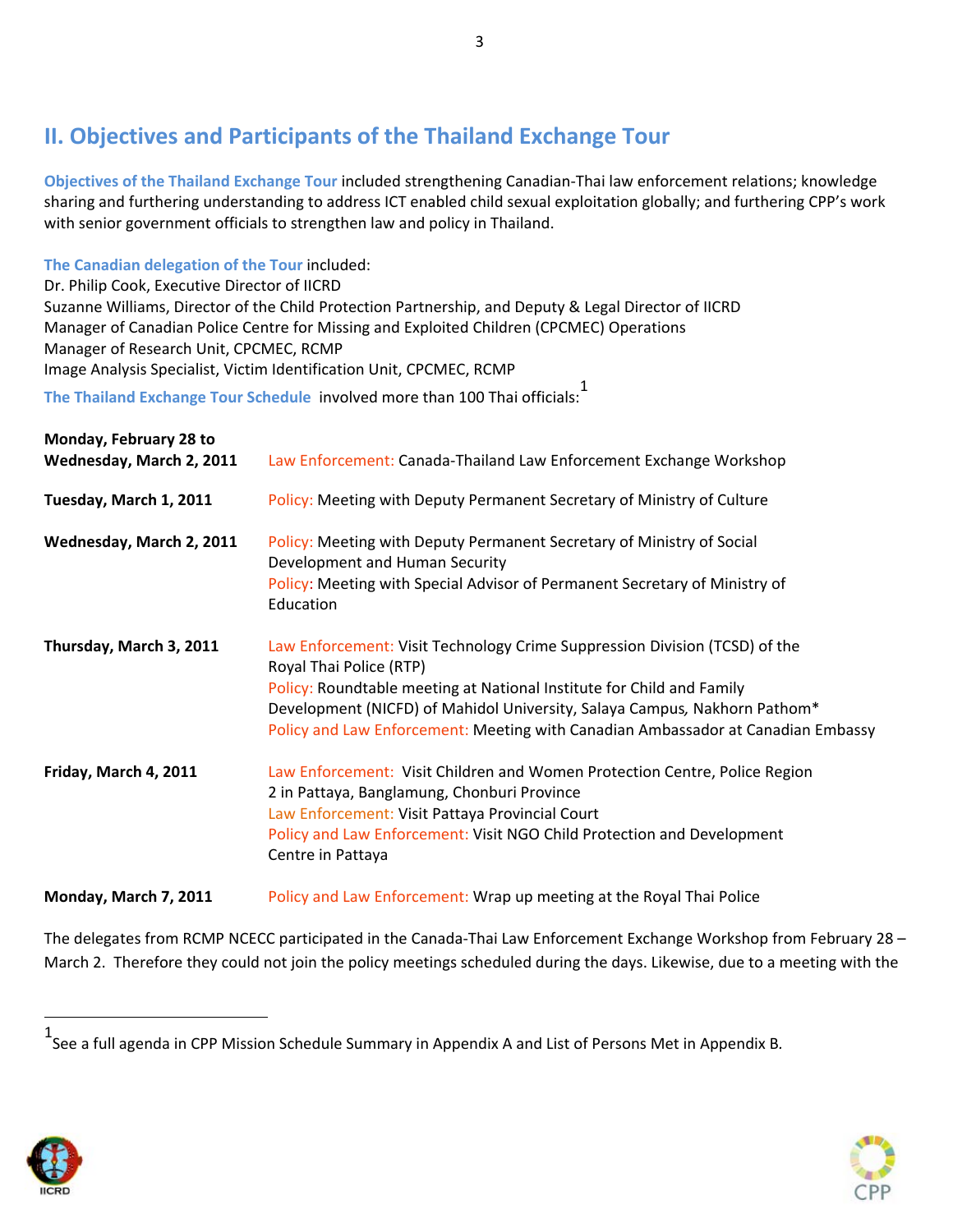Canadian Ambassador in Bangkok on March 3, RCMP NCECC officials unfortunately could not attend the roundtable scheduled the same date.

## **III. Highlights of the Thailand Exchange Tour – relationships strengthened, knowledge shared and policy work furthered**

### **Canadian –Thai Law Enforcement Exchange Workshop**

Following consultations with the Royal Thai Police on the program activities for the Thailand Exchange Tour, a Canada‐ Thailand Law Enforcement Exchange Workshop was held in Bangkok from February 28‐ March 2, 2011 with aims to exchange knowledge and share work experience on Law Enforcement in ICT enabled child sexual exploitation and to strengthen collaboration between the Royal Thai Police and the RCMP NCECC.

Participants of the 3‐day workshop included 40 Thai police from Bangkok and countrywide dealing with the cases of Child Sexual Exploitation especially in connection with ICT namely Provincial Police Regions 1 to 9, the Southern Border Province Police Bureau, Metropolitan Police Bureau, Anti‐ Human Trafficking Division, Technology Crime Suppression Division, Tourist Police and the Royal Police Academy.

Subjects for discussion and sharing between the police from the two countries included:

- $\frac{1}{\sqrt{2}}$  History of the NCECC, its services and work
- $\frac{1}{2}$  Current research relevant to child exploitation offences and offenders including data collection, analysis, replication and expansion of work and future trends of the risks and threats
- $\triangleq$  Victim identification, covert online investigations
- $\triangleq$  Case studies and ways to improve response to the crime against children nationally and globally.

**Microsof** 

Suzanne Williams, Child Protection Partnership Director and Deputy & Legal Director of IICRD welcomed all participants and presented the CPP Program and its implementation in Thailand and informed the participants of the background of the Thailand Exchange Tour.

Presiding over the opening ceremony of the workshop, Pol. Lt. Gen. Chatchawal Suksomjit, Assistant Commissioner‐General



of the Royal Thai Police delivered a key note address expressing appreciation to CPP and RCMP NCECC for their contributions and noting: "…child sexual exploitation offences nowadays have become more complex. The wrongdoers take advantage of the advance of the ICT in this globalization age to commit crime. Therefore investigations of such crime have turned to be more complicated than ever before. International collaboration on law enforcement could be one way to help address the issue. The sharing of knowledge and work experience and learning from each other of the Canadian and Thai police would definitely enhance collaboration between the Thai and Canadian police in efficiently combating ICT



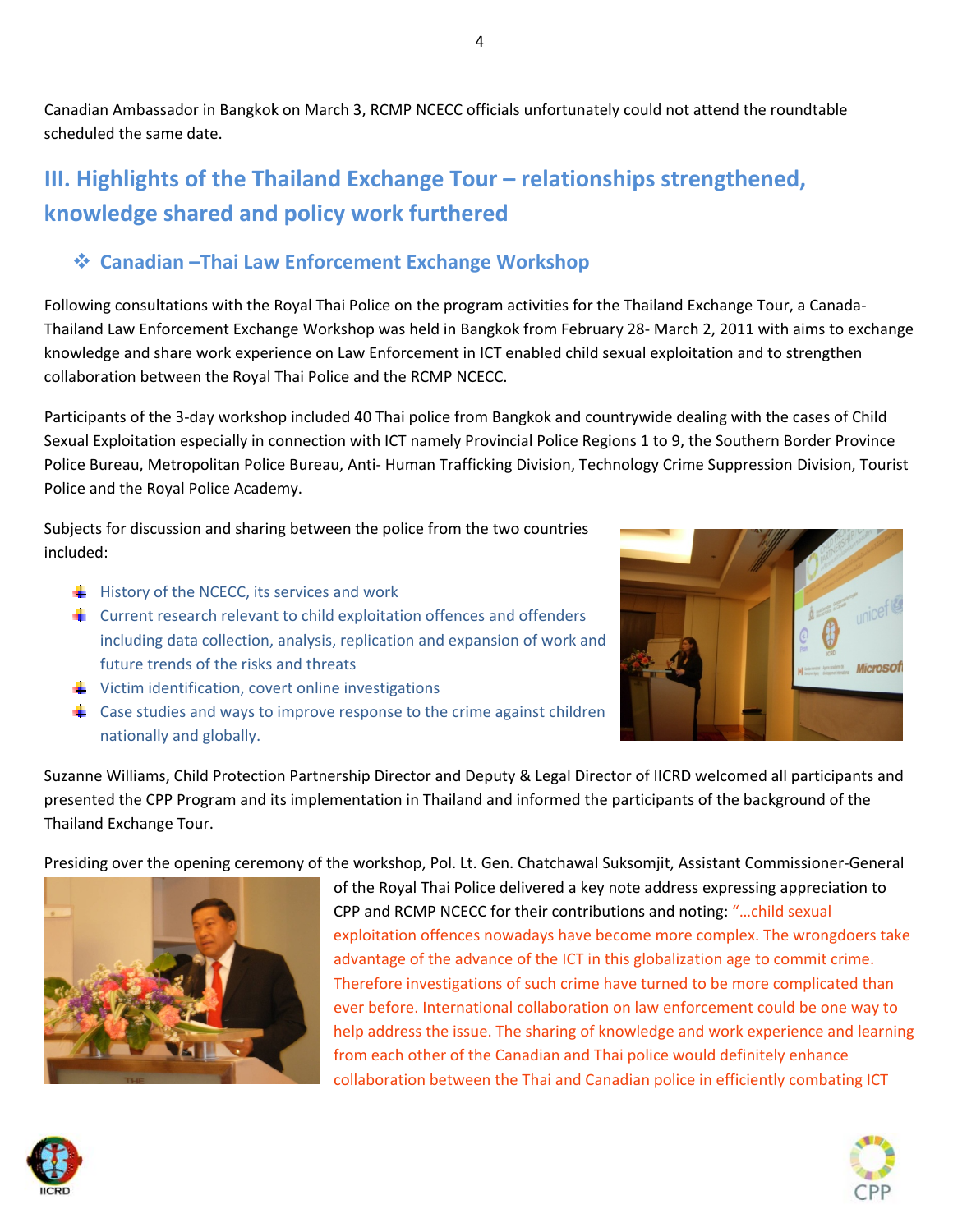#### related child sexual exploitation crime…"

The workshop was also attended by CPP partners from governmental and non‐ governmental organizations (NGO) on the first day. Additionally, the RCMP Assistant Liaison Officer, based in the Canadian Embassy Thailand, participated in the workshop and described the role of the RCMP Liaison Office linking the work of the RCMP to the participants.

The workshop received positive feedback from the participants. Most found that the topics presented by the RCMP NCECC officials and the subsequent discussions with the Thai officers were very useful. They appreciated learning



more about the techniques and technology used in investigations and planned to apply what they learned from the workshop to their operations and share it with colleagues. Some participants expressed that the 3‐day workshop was too short to cover all important topics for discussion. Some participants suggested that a similar workshop be conducted in regions that are at risk for child sexual exploitation such as Pattaya City and requested more similar workshops for those who had not had an opportunity to attend, as well as a site visit. Many of them requested a manual in working on cases on ICT crime against children to be distributed nationwide.

Several of the Royal Thai Police also expressed an interest in using the database and relevant software programs introduced during the workshop to help deal with ICT enabled Child Sexual Exploitation, as well as maintaining strong Canadian and Thai police relations to work on cases together and continue the networking and sharing of more knowledge and skills in the future.

### **Visit to Technology Crime Suppression Division of the Royal Thai Police**

Pol.Lt.Gen. Chatchawal Suksomjit, Assistant Commissioner General of the Royal Thai Police led the delegates of the Thailand Exchange Tour to visit the Technology Crime Suppression Division (TCSD) of which the Royal Thai Police has designated to be the focal point in collaborating with other organizations including CPP and RCMP on ICT enabled child sexual exploitation. During the visits, TCSD briefed the delegation on the following topics;

- $\frac{1}{\sqrt{2}}$  Current Situation of the ICT in Thailand
- $\bigcup$  Legislations including
	- o Criminal Code, B.E. 2499 (1956)
	- o Computer‐related Crime Act, B.E. 2550 (2007)
	- o Child Protection Act, B.E. 2546 (2003)
- $\frac{1}{2}$  The background and mandate of TCSD
- $\uparrow$  TCSD operations on prevention, suppression and cybercrime investigation, forensic training including participating in the international conference, course and training
- $\triangleq$  Cooperation among law enforcement agencies.
- **■** Trends of the cybercrime including new trends focusing on Social Networking Communication such as Facebook and Twitter.

The Canadian and Thai law enforcement officers also shared one another's operations such as how the RTP are structured and who is doing relevant work; state of information sharing; NCECC training requirements and corresponding time investment; potential training resources in particular the Canadian Police College technology courses. The visit to TCSD provided the RCMP delegates with a better understanding of the RTP's state of expertise and operations.



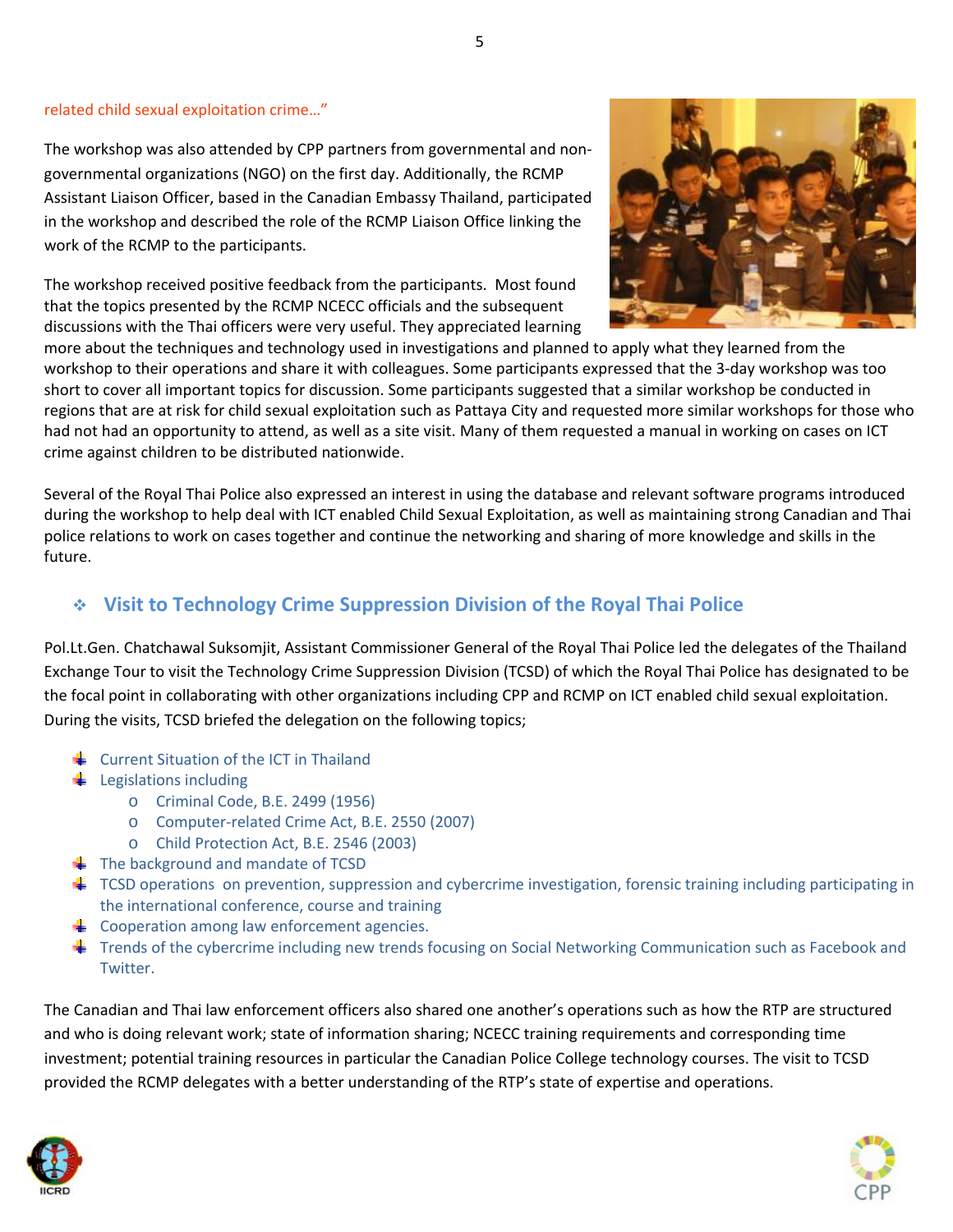

TCSD was identified as a possible hub of expertise that could be further developed as a counterpart to RCMP NCECC in addressing online child sexual exploitation.

In addition, TCSD expressed that they had an intention to enhance their networks both at national and international levels and would like to collaborate more with CPP and RCMP NCECC on training that can strengthen its personnel's capacity**.**

# **Visit to Pattaya – Meetings Police Region 2, multi‐ disciplinary team partners, Pattaya Provincial Court and**

### **NGO Child Protection and Development Centre**

The delegation of the Thai Study Tour from Canada met with the police officials of the Children and Women Protection, Anti‐ Human Trafficking Centre of Police Region 2 as well as multi‐disciplinary team partners from governmental and non‐ governmental organizations including Chonburi Children and Family Shelter of the Ministry of Social Development and

Human Security, Banglamung Hospital, Fountain for Life Centre, Child Protection and Development Center and Pattaya City. The meeting discussed the collaboration between the Royal Thai police, CPP, RCMP NCECC and other multi-disciplinary team partners. The Thai police explained their operations, success stories and obstacles and how they work with other sectors in handing cases of child exploitation. RCMP NCECC exchanged work experience such as how information is shared and management of database and reassured further collaboration with the Police Region 2 and the team partners.



Further, the delegation for the Thailand Exchange Tour paid a courtesy call to

the Chief Judge of Pattaya Provincial Court Suphian Chuengkriangkrai and another 5 judges from his Court. The Chief Judge presented an overview on laws and legal procedures of the Thai Court and assured the delegation that Child Rights and Child Protection are always the Court's major concern. The judges, RCMP Officials and CPP team exchanged the knowledge and



discussed the laws and regulations of Canada and Thailand.

The Canadian delegation and representatives from Police Region 2 later visited the NGO Child Protection and Development Center (CPDC). Supagon Noja, Director of CPDC welcomed the Study Tour and briefed the delegates on the operations of the centre that provides street children with shelters, meals, healthcare and education. The centre has been closely working with the Children and Women Protection, Anti‐ Human trafficking Centre of Police Region 2 in community surveillance on prevention of child exploitation and in assisting children who are victims of the exploitation. Information about child victims and offenders, including Canadians, was shared between Thai and Canadian law enforcement. The centre is open to CPP

collaboration on working with children on safe and creative use of ICT to prevent harm from such local threats as predators using mobile phones, and games at Internet cafes to groom and lure children for sexual purposes.



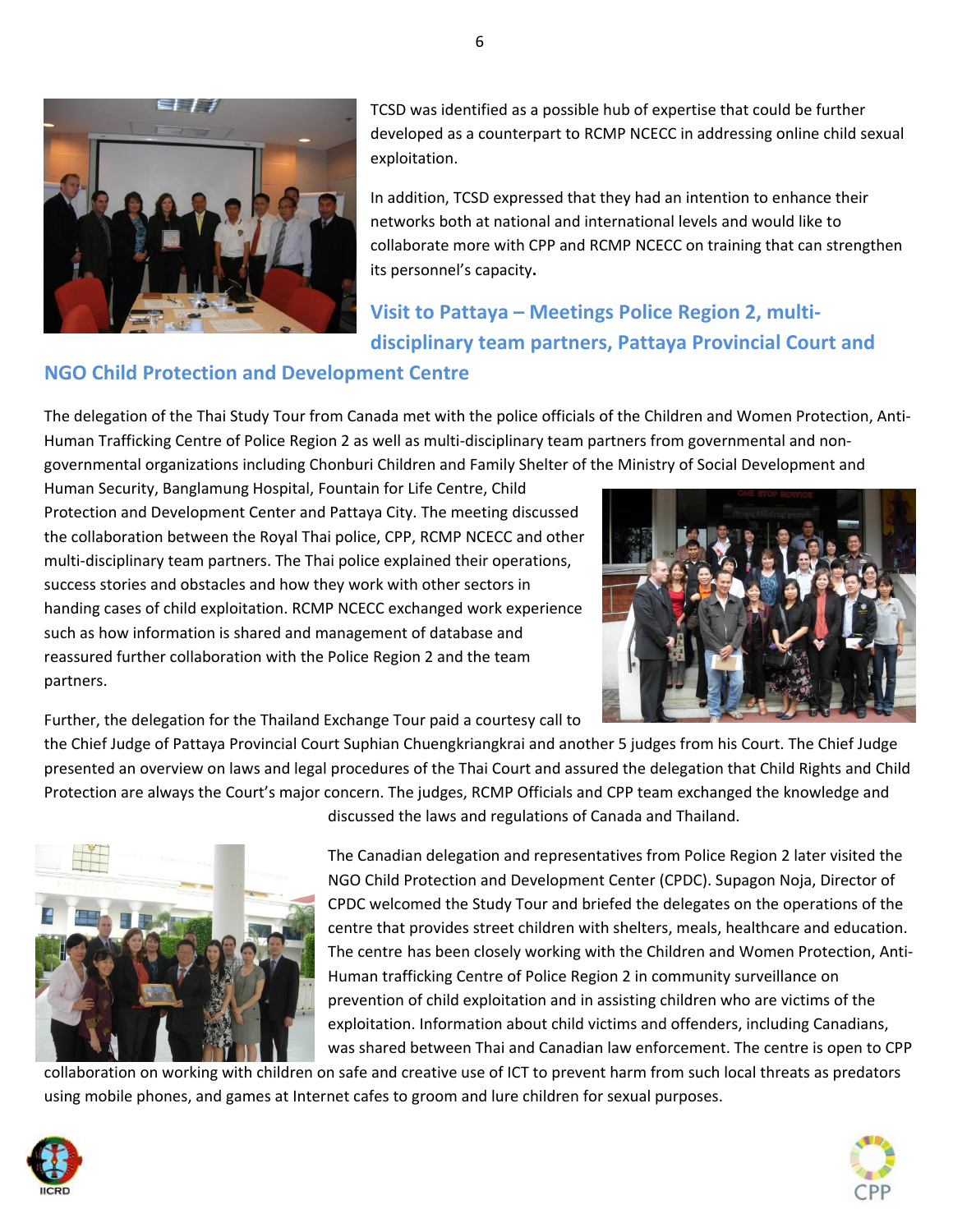#### **Policy Roundtable Meeting**

A Policy Roundtable was held at the National Institute for Child and Family Development (NICFD) of Mahidol University for the Thailand Exchange Tour. The participants included more than 40 participants from government organizations, NGOs, academics, the private sector and youth organizations such as the Ministry of Culture, the Ministry of Education, the Ministry of Social Development and Human Security, the Royal Thai Police, the National Electronics and Computer Technology Centre (NECTEC), the Mirror Foundation, the Internet Foundation for the Development of Thailand, Child Media Program, Siam Commercial Foundation, Rabat Bai Youth Media Group and Ini3 Digital Company Limited as well as Mekha Youth Development



Group and the youth representatives from the National Committee on Youth and Children Development.

Dr. Philip Cook and Suzanne Williams participated in the meeting providing an overview of the current and future plans of the CPP Program in Thailand.

The Roundtable Meeting discussed and exchanged views on strategies and approaches in working on prevention of children from risks posed by ICT and key elements in working on Children and ICT and ways to establish and manage a Centre of Excellence at NICFD for safe and creative use of ICT. NICFD offered itself up as focal point on furthering expertise on safe and creative use of ICT.

NICFD Director, Dr. Suriyadeo Tripathi presented the vision, strategies and the mission of NICFD including its goal on 'Development Capacity of Children, Youth and Family's Change Agents' through action research, system, knowledge and technology development in collaboration with partners from all sectors. Itthiphol Preetiprasong, Lecturer of NICFD, presented the situation of Children and ICT in Thailand, Conceptualized Framework, Law and Policy in Working on Children and ICT as well as ICT Curriculum that has been supported by CPP. The Policy Roundtable attracted key partners and supported sharing expertise and ideas on the use of ICT in safe and creative ways and providing their feedback and support for NICFD on the plan to establish the Excellence Centre.

Ladda Thangsupachai, Director of Cultural Surveillance Centre of the Ministry of Culture expressed her concern about the lack of safe media for children and youth, "...currently there are still plenty of 'unsafe' media. Where is the safe media? It's time to consider providing safe media to our children and young people. In this forum, we should share information of who is



doing what. What kind of 'network' we need so that we are able to advance on the promotion of use of safe and creative media..."

Piyaporn Manthajit, Manager of Siam Commercial Foundation whose extensive work is on creative use of ICT among children and youth urged all participants to collectively respond to the issues by stating "…all organizations involved in ICT Child Protection need to work together and need to see things thoroughly, both the prevention and protection sides and improve the immunization system for the Thai Youth, creating public awareness on the use of ICT. It is essential to promote media and ICT literacy among parents and the public to catch up with online risks and threats…"



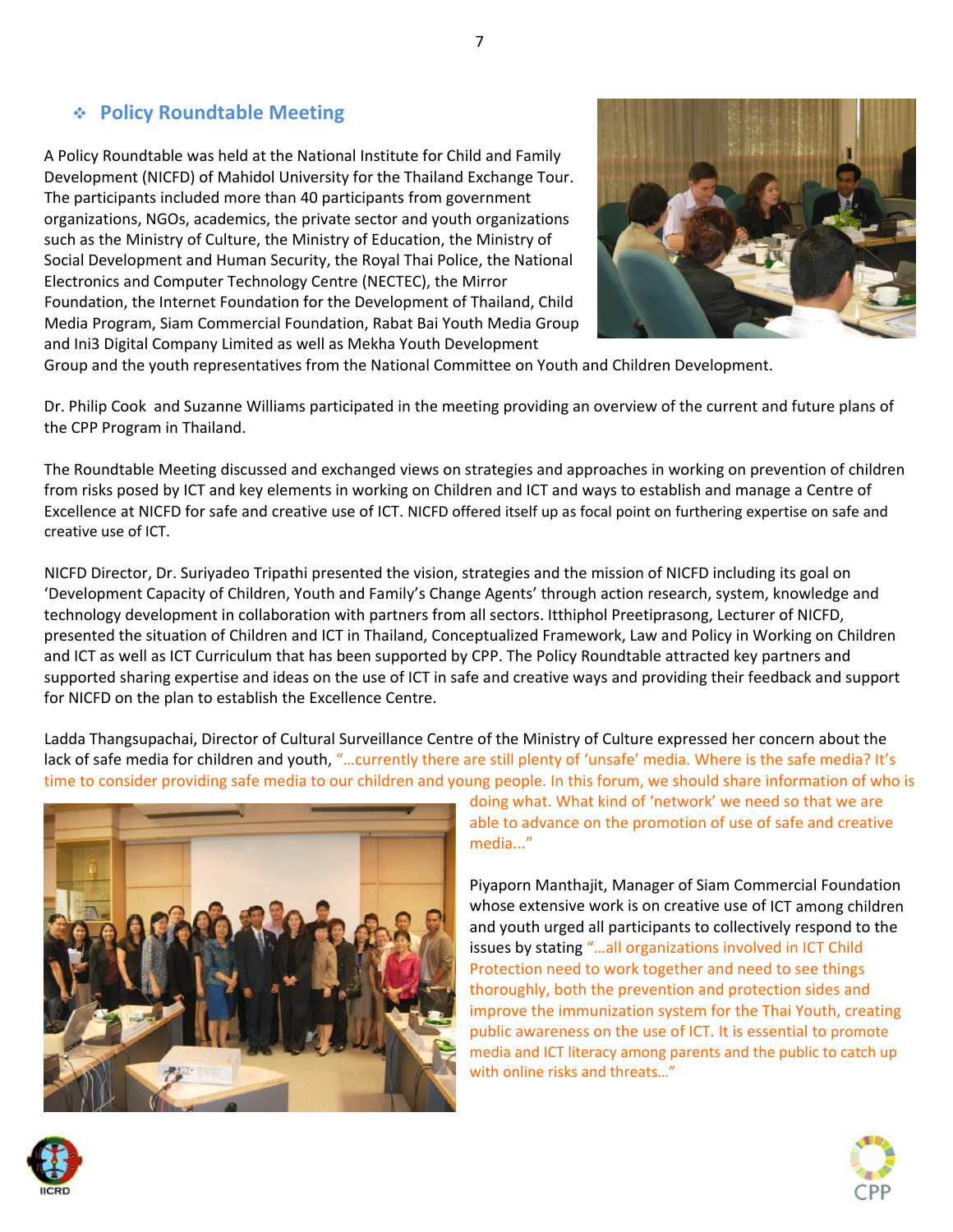Arunchat Kuruvanich, one of the participating youth and a member of The National Committee on Children and Youth Development noted, "…on Children and ICT Policy, online media and offline media should be developed to be appropriately used by the children and youth. We should also promote the safe use of both kinds of media to the youth that need to be immunized while we should support potential youth groups to make use of the creative media for the development of their communities and country..."

Saksiri Champhan, a representative from the private sector, Director of Ini3 Digital Company producing creative games shared with the meeting "…It is important we have a database on the total number of children using ICT. This should be a priority set forth in the policy in tackling ICT Child Sexual Exploitation. We should compare it to the foreign countries. What helps them to manage the database on children and ICT? What are their laws? And how they enforce them? ..."

In closing the Policy Roundtable, Dr. Tripathi noted "...We have learned a lot from all participants. We are sharing and together creating a learning community. For sure, I believe we will gain from today's forum. We will certainly work together to move forward and continue sharing and learning from each other to strengthen our working group to achieve our common mission…"

## **CPP Partners from the Public Sector Share Common goal in ICT Child Protection and Promotion of Creative Use of Media**

During the Thailand Exchange Tour, CPP visited Thai government organizations including the Ministry of Culture, Ministry of Social Development and Human Security and Ministry of Education.

Dr. Philip Cook, Executive Director of IICRD and Suzanne Williams, Child Protection Partnership (CPP) Director and Deputy & Legal Director of IICRD met Chansuda Ruckspollmuang Deputy Permanent Secretary of Ministry of Culture and Ladda Thangsupachai, Director of Cultural Surveillance Centre of the Ministry.



The Deputy Permanent Secretary appreciated the visit of CPP team and stated that CPP and the Ministry has shared the common goal in promotion the safe use of new media including ICT. CPP informed the Ministry of the plan for the next 5 years will collaborate with the Ministry in raising awareness among children and youth on safe and creative media of which so far the Ministry has been implementing the awareness campaigns through multi-media campaigns such as gaming expo; short film contest where children learn skills to create such media. Other areas for collaboration could be engagement and education of media, promoting the wider use of CPP curriculum on self‐ protection from ICT risks and creative use of ICT, supporting networks at provincial and district levels through local committees in 76 provinces possibly using the Ministry's Creative Media Funds and enhancing surveillance of media and ICT use in Internet.



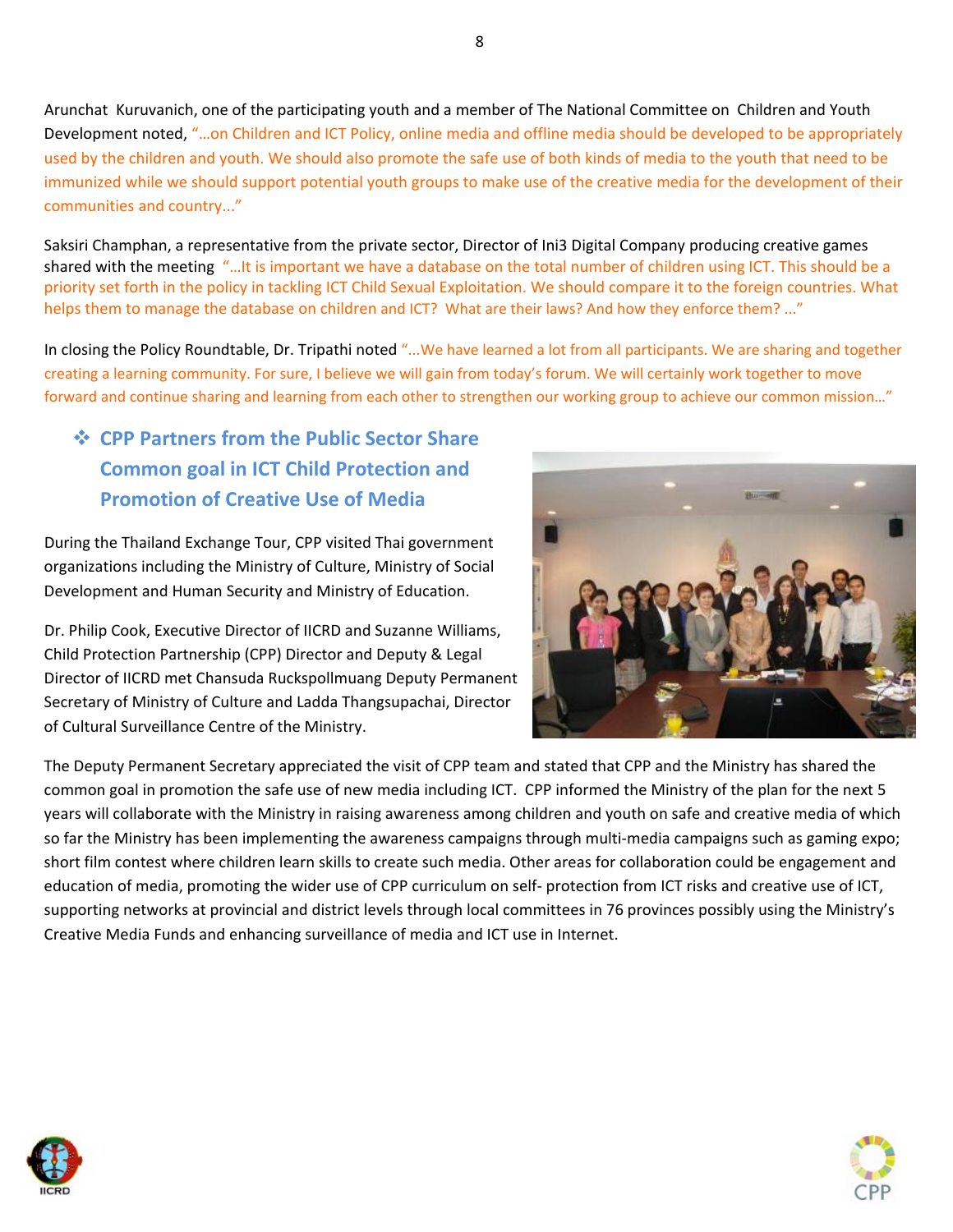Further, to strengthen partnership in promoting the child rights and protection, Suzanne Williams and CPP Thailand team paid a courtesy call to Deputy Permanent Secretary of the Ministry of Social Development and Human Security, Napa Setthakorn and informed the Ministry of CPP‐IICRD work. During the meeting the Child Protection Act and its current promulgation, the best practice for Community Child Protection System in Nonthaburi Province and possible joint initiatives in promoting the child rights and protection at local government levels were discussed. IICRD has been in collaboration with UNICEF Thailand, Department of Local Administration and Chulalongkorn University for Training on Child Rights, Planning & Monitoring with the Tambon (sub‐district) Administration Organizations (TAOs) and will strengthen collaboration with the



Ministry in this endeavor as well as look at additional areas for collaboration.

Suzanne Williams also met with Special Advisor of Ministry of Education Permanent, Sivika Mektavatchaikul and the



Ministry's senior officials representing the new Technology in Education Fund, Office of Basic Education Commission (OBEC) and ICT Centre to discuss, among other things, possible scaling up and out the CPP ICT Child Protection Curriculum through Thailand's schools. The Special Advisor presented the Ministry's framework including the National Education Network, National Education Information System and National Education Learning Center. CPP's work is in line with this framework and could submit a proposal to the new Technology in Education Fund, awaiting Ministerial approval to permit spending of its funds. The CPP Curriculum has also been offered as part of the OBEC curriculum database initiative within the context of life skills education.

Possible future collaborations between partners within the Education sector (e.g. OBEC, Think Quest, UNESCO, Technology Education Fund and CPP) was discussed including piloting education curricula such as CPP's about safe and creative use of ICT with a variety of tools, target audiences (e.g. children with disabilities, formal education, non‐formal education settings), and child centred indicators. A Memorandum of Understanding between CPP, the Ministry and other relevant partners has been proposed in this regard**.**

CPP and the Ministry also discussed approaches in working together to encourage the critical thinking among Thai students such as media training, promoting Thai society as a Learning Society and further collaboration on promoting Life Skills development among Thai children and youth in both formal and non‐formal education program.

### **Media Coverage on Canadian –Thai Law Enforcement Exchange Workshop**

There were 14 media outlets who attended the CPP workshop opening in Bangkok on February 28, 2011 as well as approximately 5 journalists who met the delegation during meetings in Pattaya. This resulted in both English and Thai media coverage of CPP in newspapers, online and TV. Read some coverage online at:



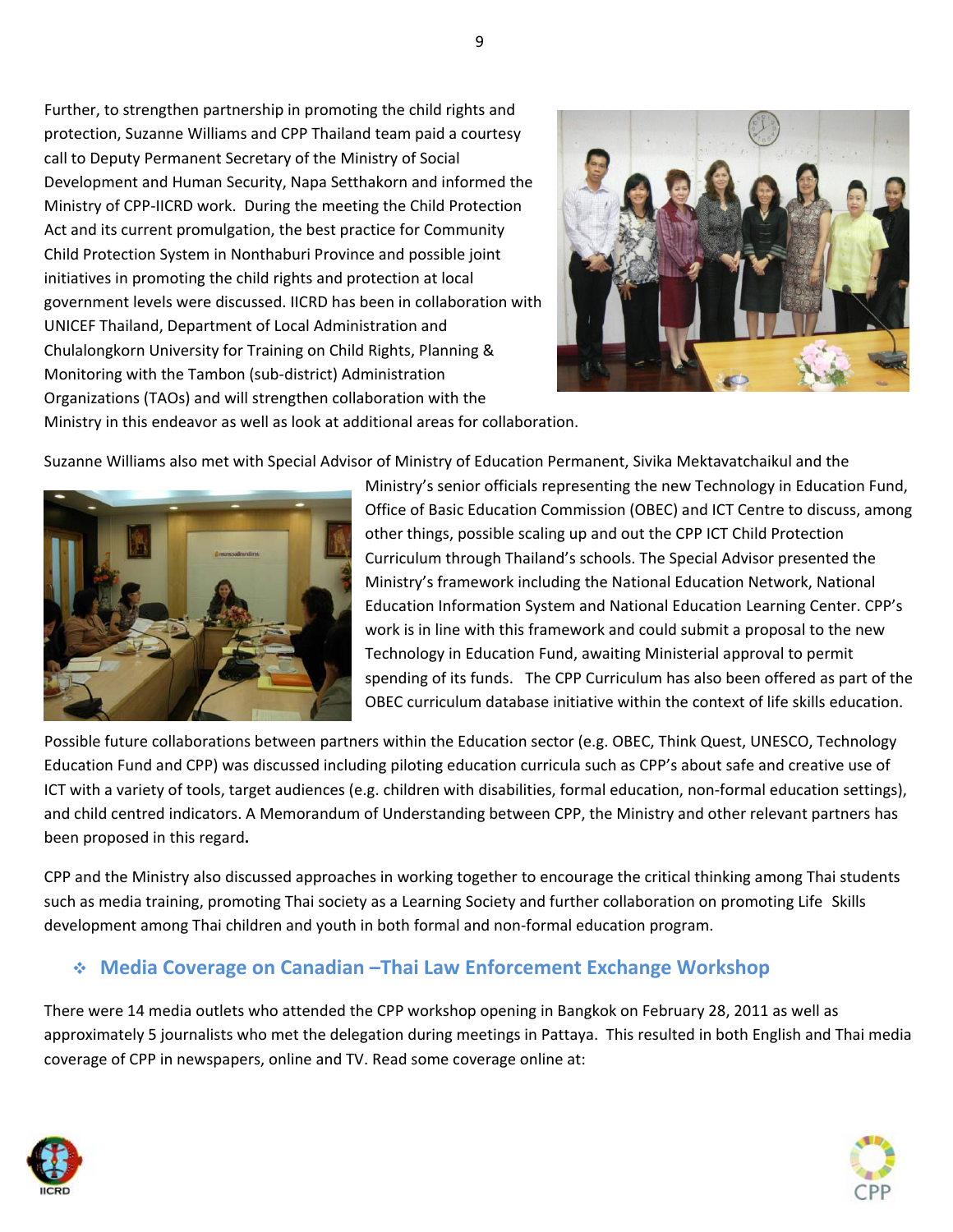http://www.monstersandcritics.com/news/asiapacific/news/article\_1622484.php/Canadian‐Mounted‐Police‐lead‐charge‐ on‐child‐sexual‐exploitation

http://www.earthtimes.org/articles/news/369463,charge-child-sexual-exploitation.html

http://blogs.straitstimes.com/2011/3/1/banding-together-on-internet-sexual-predators

http://www.bangkokpost.com/tech/computer/232395/software‐aids‐fight‐against‐exploitation

http://www.bangkokpost.com/tech/computer/232394/containing‐cyber‐crime

## **IV. Future Priorities for Thai Law Enforcement and other CPP partners**

**From the meetings and consultation with Thai Law Enforcement and other CPP partners, several possible priorities emerged. Some of these include:** 

- **1. Future training for the Royal Thai Police from RCMP:**
	- o RTP to request via RCMP Liaison Office at Canadian Embassy in Bangkok
- **2. Database and information sharing within RTP:**
	- o It is suggested that a pilot database take place at Region 2 at Pattaya and expand to the national level using the Child Exploitation Tracking System (CETS).
- 3. Technology Crime Suppression Division (TCSD) as Focal point on ICT enabled child sexual exploitation cases for **Thailand within RTP**:
	- o To assess their requirements and prepare proposal and timeline for Children's and Women's division to attract budget required to acquire relevant training, equipment, operational support
- 4. Prevention: Education collaboration to get CPP curriculum imbedded in formal and non-formal education across **Thailand:**
	- o Share curriculum once finalized with OBEC for uploading to database
	- o Further clarify education partnership with the guidance of the Special Advisor for Ministry of Education, Sivika Mektavatchaikul

#### **5. Awareness Raising/ Building relations with the Media:**

June, 2011 CPP Showcase on Safe and Creative Use of ICT event could include media opportunities such as:

- Announce new NICFD Centre of Excellence on Safe and Creative Use of Media
- Release CPP report on Thai Circle of Rights work with children and ICT
- Announce release of CPP curriculum
- Announce new Education collaborations

The assistance of the Canadian Embassy could be enlisted to tell the good news of Thai‐Canadian relations

#### **6. Propose formalizing CPP LE areas of cooperation**

o Further consultations with RTP to be scheduled.